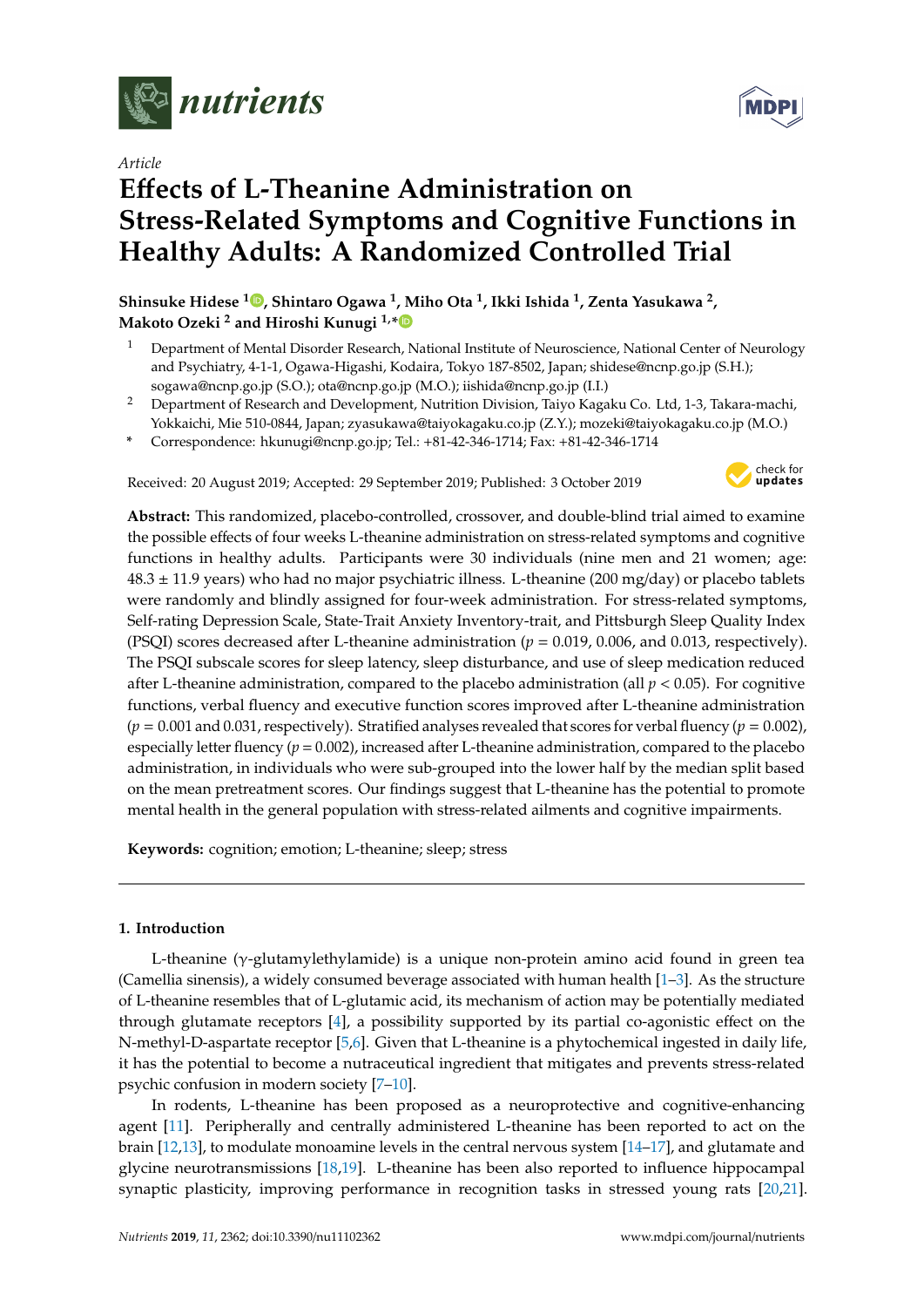Furthermore, in behavioral experiments in mice, L-theanine has been reported to have anti-stress or antidepressant-like effects [\[22](#page-10-7)[–26\]](#page-10-8), which has been associated with an increase in the expression of brain-derived neurotrophic factor in the hippocampus [\[6\]](#page-9-4), while anxiolytic effects of L-theanine have been observed in Wistar Kyoto rats, where it enhances hippocampal activity in positron emission tomography [\[27\]](#page-10-9).

In humans, L-theanine has been reported to modulate alpha activity and play a role in attentional tasks in electroencephalogram studies [\[28](#page-10-10)[–30\]](#page-10-11), as well as provide beneficial effects on mental state [\[31\]](#page-10-12), including sleep quality [\[32\]](#page-10-13). To our knowledge, however, only its acute effects have been investigated in healthy individuals. The anti-stress effects of L-theanine (200 mg/day) have been observed following once- [\[33](#page-10-14)[,34\]](#page-11-0) and twice daily [\[35\]](#page-11-1) administration, while its attention-improving effects have been observed in response to treatment of 100 mg/day on four separate days [\[36\]](#page-11-2) and 200 mg/day single administration [\[37\]](#page-11-3), which was further supported by decreased responses in functional magnetic resonance imaging [\[38\]](#page-11-4). Moreover, L-theanine has been suggested to have potential therapeutic effects in psychiatric disorders [\[39\]](#page-11-5). In accordance with this, we have reported multiple favourable effects of four weeks L-theanine administration (250 mg/day) in patients with major depressive disorder (MDD), although this was an open-label study [\[40\]](#page-11-6).

With the except of Hidese et al. [\[40\]](#page-11-6), most human studies have focused on the effects of acute L-theanine administration. The present study aimed to examine the effects of four weeks L-theanine administration (200 mg/day, four weeks) in a healthy population, i.e., individuals without any major psychiatric disorder. Namely, the population of this study comprised individuals suffering from some non-clinical symptoms (e.g., emotion, sleep, and cognition). In order to obtain valid data, this study was designed to be a randomized, placebo-controlled, crossover, and double-blind trial.

# **2. Materials and Methods**

## *2.1. Participants*

Thirty individuals (Nine men and 21 women; mean age: 48.3 ± 11.9 years [range: 20–69]), without any major psychiatric illness and enrolled after a screening by a trained psychiatrist, participated in the study. The sample size was determined by using G\*Power software (3.1 version, Franz Faul, University of Kiel, Kiel, Germany) [\[41](#page-11-7)[,42\]](#page-11-8). The current sample (30 L-theanine and 30 placebo) had a power of >0.80, based on the effect size (0.61) of L-theanine on depression score in our previous study [\[40\]](#page-11-6). Individuals who had been treated for any psychiatric disorder, assessed according to the criteria of the Japanese version of the Mini-International Neuropsychiatric Interview [\[43](#page-11-9)[,44\]](#page-11-10) and the Diagnostic and Statistical Manual of Mental Disorders, 5th edition [\[45\]](#page-11-11), were excluded. Individuals who did not have any psychiatric disorders were included, while those who had severe physical illnesses or pregnant women were excluded. We obtained the information about current drinking alcohol and smoking habits. All participants were recruited randomly through prepared advertisements in the local community and announcements in a free magazine or on our website. Written informed consent was obtained from every participant. Confidentiality of personal information was consistently preserved by anonymizing data obtained by using code corresponding to personal identification information. The protocol was approved by the ethics committee at the National Center of Neurology and Psychiatry, and primary and secondary endpoints were complied with, accordingly. The study protocol was registered at the university hospital medical information network—clinical trials registry (UMIN 000028603) and carried out according to the Declaration of Helsinki [\[46\]](#page-11-12). This randomized study adhered to the Consolidated Standards of Reporting Trials extensions [\[47\]](#page-11-13).

## *2.2. L-theanine Administration*

An enzymatic synthetic product L-theanine (200 mg/day; Suntheanine, Taiyo Kagaku Co., Ltd, Mie, Japan) or placebo tablets were orally self-administered before sleep each night for four weeks, while the compliance was checked only verbally. Placebo tablet was the same as L-theanine tablet in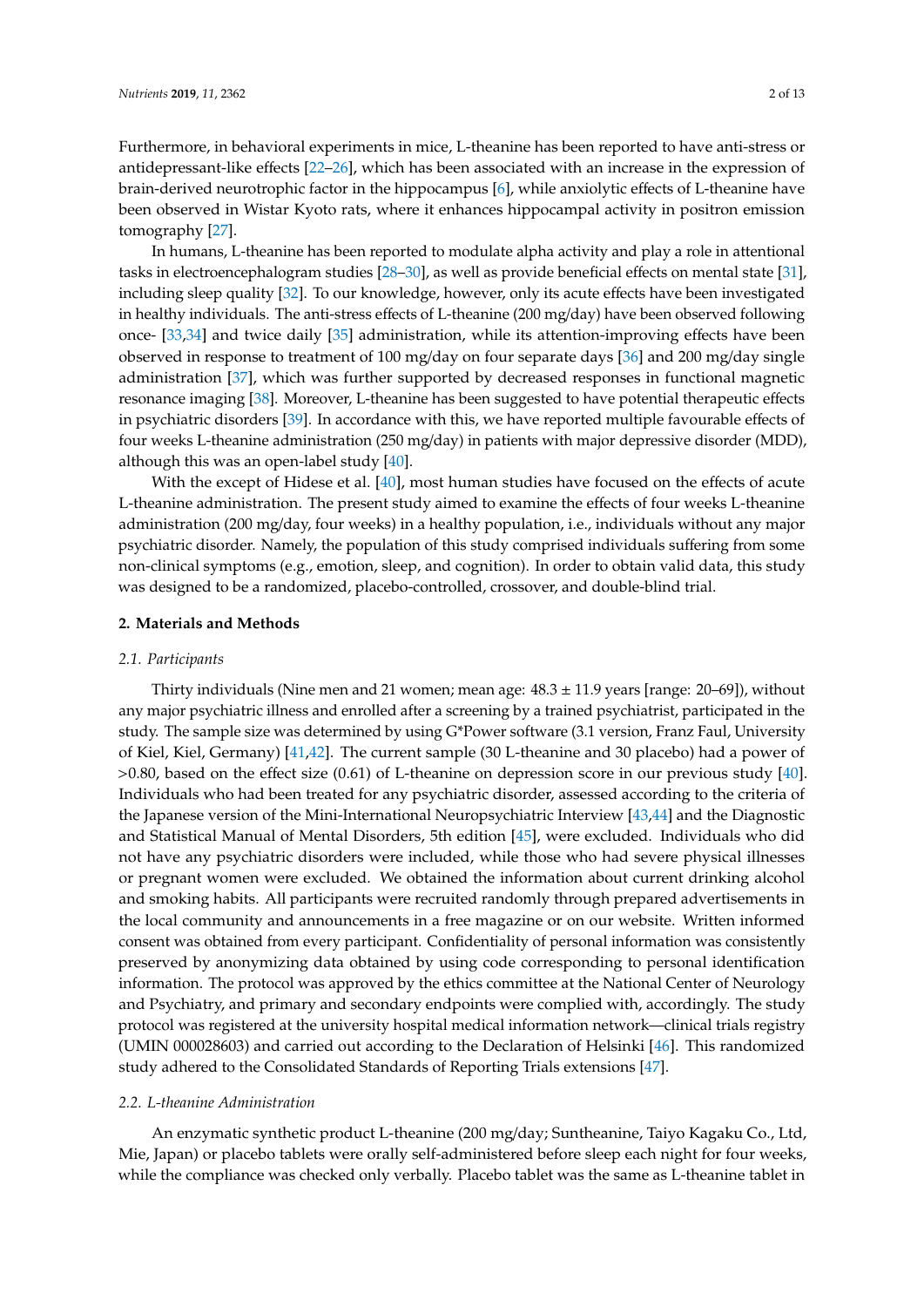terms of appearance and taste. This dose was chosen because it was found to be effective in a previous study [\[48\]](#page-11-14), which was normal dose as also used in other studies [\[33](#page-10-14)[–35,](#page-11-1)[37\]](#page-11-3). However, the dose was relatively high compared to the median amount of L-theanine per cup of green tea (8–30 mg) [\[49\]](#page-11-15). The tablets were allocated to the participants in a randomized manner, using a table of random numbers to generate the sequence for randomization, by a representative assignee who was not an intervention practitioner. After a two-week wash-out period, which was justified based on the half-life of L-theanine plasma concentration reported around 65 min in humans [\[50\]](#page-11-16), participants received the other tablets for a further four weeks, according to the crossover method. Participants were instructed not to alter their usual intake of green tea or other beverage contained L-theanine during the intervention period, although it was not actually tracked. In accordance with double-blind procedures, the identity of the active or placebo tablets was not disclosed to participants or research conductors at the National Center of Neurology and Psychiatry until all the statistical analyses had been completed. The tablets were labeled only as either A or B at the time of supply to the participants. After performance of the statistical analyses by an outcome evaluator, the identity of the tablets was finally disclosed by a researcher at Taiyo Kagaku Co., Ltd. All the data collection and analysis were thus performed by blinded investigators. After removing anonymity, L-theanine and placebo were found to have been administered to 16 and 14 participants, respectively, between weeks zero and four. Following the two-week wash-out period, subjects were administered tablets in a crossover manner between weeks six and ten.

## *2.3. Clinical Assessments (Primary Outcome)*

Clinical assessments were performed at baseline, and four, six, and ten weeks into the trial. The Japanese version of the Self-rating Depression Scale (SDS) [\[51](#page-11-17)[,52\]](#page-11-18), the State-Trait Anxiety Inventory (STAI) [\[53,](#page-11-19)[54\]](#page-11-20), and the Pittsburgh Sleep Quality Index (PSQI) [\[55](#page-12-0)[,56\]](#page-12-1) were used to evaluate depression, anxiety, and sleep quality, respectively. Cognitive functions were evaluated by a research psychiatrist using the Trail-Making Test [\[57\]](#page-12-2), the Stroop test [\[58\]](#page-12-3), and the Japanese version of the Brief Assessment of Cognition in Schizophrenia (BACS) [\[59,](#page-12-4)[60\]](#page-12-5). The Stroop test was conducted on a computer using two separate PowerPoint files for control and experimental conditions, composed of four colored words (blue, red, yellow, and black). After practice with the control condition, wherein the color and word were matched, response latency (msec) and error rate (%) were calculated in the experimental condition, in which the colour and word were different. Two different versions (A and B) of the Stroop and BACS tests were used alternately at each assessment to exclude the possibility of any learning effect. All assessments completed on the same day from 10:00 to 12:00.

## *2.4. Laboratory Tests (Secondary Outcome)*

Fasted venous blood and salivary samples were obtained between 12:00 and 13:00 after the clinical assessments at baseline and four, six, and ten weeks into the trial. Serum and plasma samples were prepared by centrifuging blood for ten minutes at 2000× *g*, while salivary supernatants were prepared by centrifuging saliva impregnated in mesh (Salimetrics, LLC., Carlsbad, California, United States of America) for 15 min at 1000× *g* (Kubota Corp., Tabletop Centrifuge Model 4000, Tokyo, Japan). In addition to general serum measures, plasma glucose and haemoglobin-A1c, and whole blood count levels, serum cortisol and immunoglobulin-A levels were measured at SRL Co., Ltd. (Tokyo, Japan). Salivary cortisol and immunoglobulin-A levels were measured at our laboratory using Salivary enzyme immunoassay kits (1-3002 and 1-1602; respectively, Salimetrics, LLC., Carlsbad, California, United States of America). Serum L-theanine concentrations were measured using a high-performance liquid chromatography system based on the AccQ·Tag method [\[61\]](#page-12-6), using commercially available reagents (Waters Corp., Tokyo, Japan) and equipment (Shimazu Corp., Kyoto, Japan) at Taiyo Kagaku Co., Ltd. (Mie, Japan) The anonymity of the participants was preserved throughout the biochemical tests.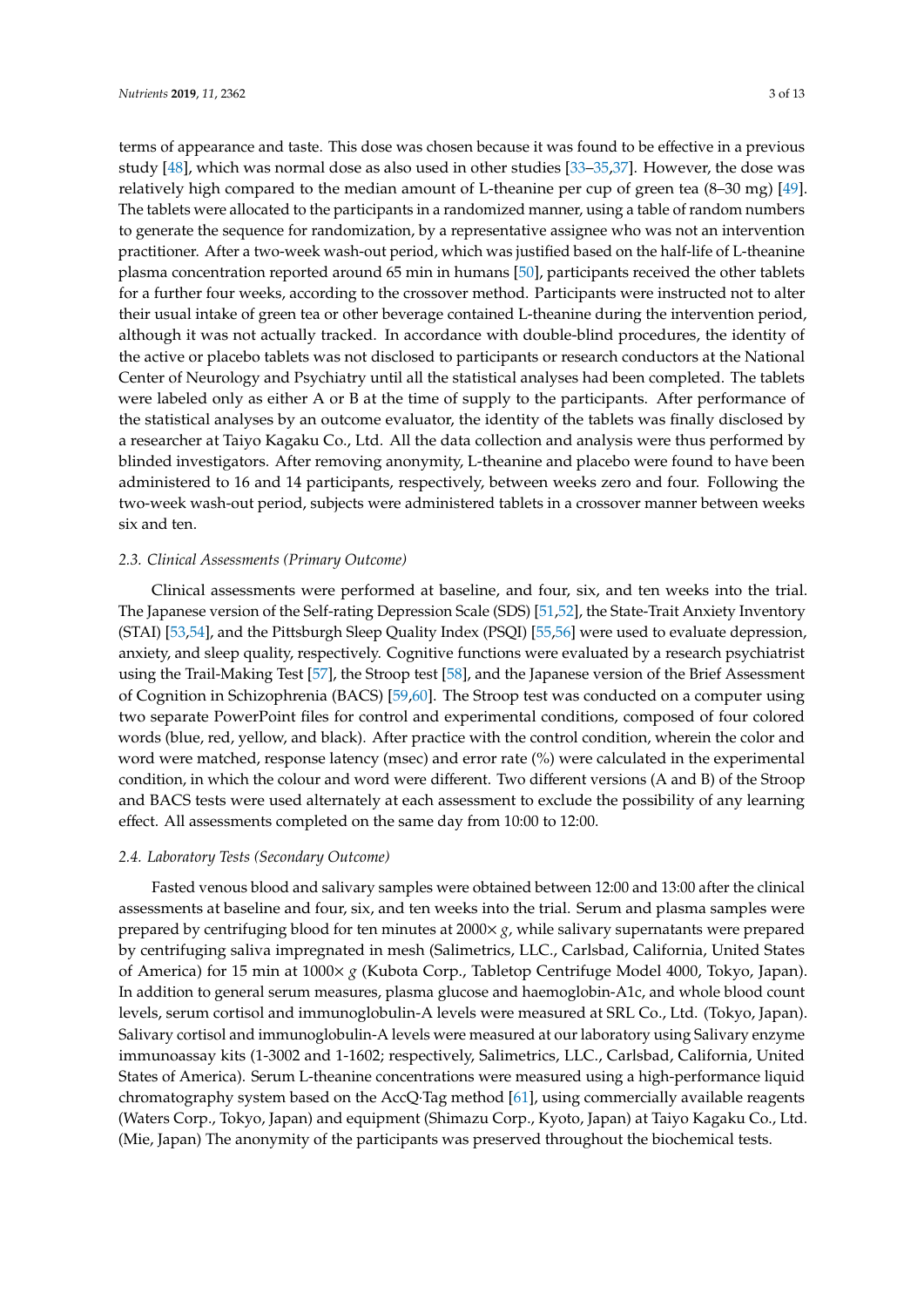# *2.5. Statistical Analyses*

The crossover data during the intervention period were combined to a total period (i.e., the sum of baseline-four and six-ten weeks) of four weeks L-theanine and placebo administration. Clinical variables were compared between baseline and after four weeks of administration, using the Wilcoxon signed-rank test. Changes in clinical variables between pre- and post-treatment were compared between the L-theanine and placebo administrations, using the Mann-Whitney U test. The effect sizes were calculated using r values from the Wilcoxon signed-rank and Mann-Whitney U tests. For comparison of the BACS scores, we performed analyses stratified by the median split based on the mean pretreatment scores (i.e., dividing the 30 subjects into two groups [*N* = 15 each] based on the average of the scores at week zero and that of week six) for each cognitive function. Changes in BACS scores were compared between L-theanine and placebo administrations in the high and low score groups, separately. All statistical tests were two-tailed and *p* < 0.05 was deemed statistically significant. Statistical analyses were performed using the Statistical Package for the Social Sciences version 25.0 (IBM Corp., Tokyo, Japan).

# **3. Results**

# *3.1. Participants*

The clinical characteristics of the participants are shown in Table [1.](#page-3-0) The data collection period was from 7th June 2017 to 7th August 2018. There was no participant drop-out (i.e., trial compliance of 100%), and adverse events were not apparent during the intervention period.

<span id="page-3-0"></span>

| <b>Variables</b>                      | Mean $\pm$ Standard Deviation | Range         |
|---------------------------------------|-------------------------------|---------------|
| Age (years)                           | $48.3 \pm 11.9$               | $20 - 69$     |
| Sex, female: $n$ (%)                  | 21 (70)                       |               |
| Education (years)                     | $14.5 \pm 2.0$                | $10 - 18$     |
| Height (cm)                           | $161 \pm 8.0$                 | 148-180       |
| Weight at baseline (kg)               | $58.6 \pm 12.7$               | $44 - 102$    |
| Body mass index at baseline $(kg/m2)$ | $22.5 \pm 3.9$                | $17.1 - 31.5$ |
| Drinking alcohol habit: $n$ (%)       | 20(66.7)                      |               |
| Smoking habit: $n$ (%)                | 8(26.7)                       |               |

**Table 1.** The clinical characteristics of the participants.

*n* = 30, frequency (percentage).

## *3.2. Symptom Scores*

The stress-related symptom scores after 4 weeks L-theanine or placebo administration are shown in Table [2.](#page-4-0) The SDS, STAI-trait (T), and PSQI scores were significantly improved after L-theanine administration ( $p = 0.019$ , 0.006, and 0.013, respectively; Figure [1\)](#page-5-0). Among the PSQI subscales, the scores of "sleep latency" and "daytime dysfunction" significantly improved in response to L-theanine administration ( $p = 0.036$  and 0.022, respectively). In contrast, there was no significant difference after placebo administration. When score reductions in the stress-related symptoms were compared between L-theanine and placebo administrations, changes in the PSQI sleep latency, sleep disturbance, and use of sleep medication subscales were significantly greater ( $p = 0.0499$ , 0.046, and 0.047, respectively), while those in the SDS and PSQI scores showed a non-statistically significant trend towards greater improvement ( $p = 0.084$  and 0.073, respectively), during the L-theanine period compared to placebo.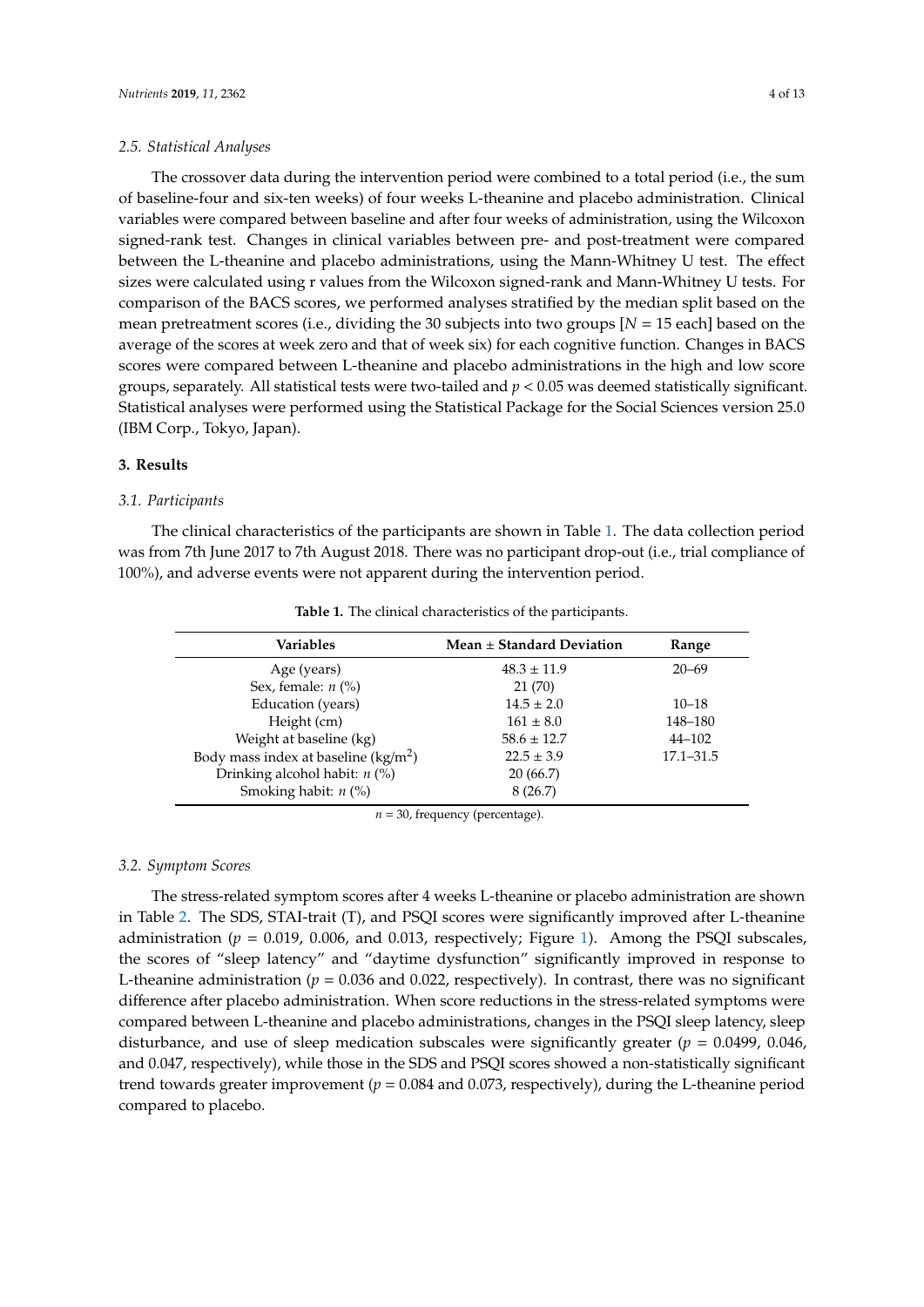| <b>Symptoms</b>                        |                 | Pretreatment Posttreatment | Wilcoxon Signed-Rank Test                    |                 |                 | Pretreatment Posttreatment Wilcoxon Signed-Rank Test |                  | <b>Score Changes</b> | Mann-Whitney U Test                     |
|----------------------------------------|-----------------|----------------------------|----------------------------------------------|-----------------|-----------------|------------------------------------------------------|------------------|----------------------|-----------------------------------------|
|                                        | L-theanine      |                            |                                              | Placebo         |                 |                                                      | L-theanine       | Placebo              |                                         |
| Self-rating Depression Scale           | $45.8 \pm 7.38$ | $43.2 \pm 7.47$            | $W = 83.5, p = 0.019,$<br>$r = -0.43$        | $45.8 \pm 7.41$ | $45.7 \pm 6.77$ | $W = 216.0, p = 0.77,$<br>$r = -0.06$                | $-2.53 \pm 5.38$ | $-0.07 \pm 6.60$     | $U = 333.5, p = 0.084,$<br>$r = -0.22$  |
| State-Trait Anxiety<br>Inventory-state | $48.6 \pm 9.32$ | $46.1 \pm 9.51$            | $W = 158.5, p = 0.20,$<br>$r = -0.23$        | $50.6 \pm 9.86$ | $49.9 \pm 11.2$ | $W = 181.5, p = 0.44,$<br>$r = -0.14$                | $-2.47 \pm 9.26$ | $-0.67 \pm 8.75$     | $U = 435.0, p = 0.82,$<br>$r = -0.03$   |
| State-Trait Anxiety<br>Inventory-trait | $51.9 \pm 9.66$ | $48.5 \pm 10.4$            | $W = 74.0, p = 0.006,$<br>$r = -0.51$        | $51.4 \pm 10.3$ | $52.1 \pm 11.2$ | $W = 184.0, p = 0.90,$<br>$r = 0.02$                 | $-3.37 \pm 8.13$ | $0.77 \pm 7.52$      | $U = 348.0, p = 0.13,$<br>$r = -0.20$   |
| Pittsburgh Sleep Quality Index         | $9.67 \pm 2.71$ | $8.3 \pm 2.45$             | $W = 78.5, p = 0.013,$<br>$r = -0.46$        | $9.63 \pm 2.24$ | $9.60 \pm 2.84$ | $W = 132.0, p = 0.85,$<br>$r = 0.03$                 | $-1.37 \pm 2.81$ | $-0.03 \pm 2.08$     | $U = 330.0, p = 0.073,$<br>$r = -0.23$  |
| C1 (sleep quality)                     | $1.77 \pm 0.73$ | $1.50 \pm 0.73$            | $W = 10.0, p = 0.052,$<br>$r = -0.36$        | $1.73 \pm 0.69$ | $1.63 \pm 0.56$ | $W = 30.0, p = 0.44,$<br>$r = -0.14$                 | $-0.27 \pm 0.74$ | $-0.10 \pm 0.71$     | $U = 403.0, p = 0.42,$<br>$r = -0.11$   |
| C <sub>2</sub> (sleep latency)         | $1.67 \pm 1.12$ | $1.23 \pm 1.01$            | $W = 34.0, p = 0.036,$<br>$r = -0.38$        | $1.63 \pm 0.93$ | $1.63 \pm 0.93$ | $W = 27.5, p = 1.00,$<br>$r = 0.00$                  | $-0.43 \pm 1.04$ | $0.00 \pm 0.59$      | $U = 330.0, p = 0.0499,$<br>$r = -0.25$ |
| C <sub>3</sub> (sleep duration)        | $3.00 \pm 0.00$ | $3.00 \pm 0.00$            | $W = 0.0, p = 1.00,$<br>$r = not applicable$ | $3.00 \pm 0.00$ | $3.00 \pm 0.00$ | $W = 0.0, p = 1.00,$<br>$r = not applicable$         | $0.00 \pm 0.00$  | $0.00 \pm 0.00$      | $U = 450.0, p = 1.00,$<br>$r = 0.00$    |
| C4 (habitual sleep efficiency)         | $0.50 \pm 0.94$ | $0.50 \pm 0.86$            | $W = 30.0, p = 0.93,$<br>$r = -0.02$         | $0.63 \pm 0.96$ | $0.53 \pm 0.90$ | $W = 22.0, p = 0.57,$<br>$r = -0.11$                 | $0.00 \pm 0.98$  | $-0.10 \pm 0.92$     | $U = 435.0, p = 0.79,$<br>$r = 0.03$    |
| C5 (sleep disturbances)                | $1.27 \pm 0.45$ | $1.10 \pm 0.40$            | $W = 10.0, p = 0.096,$<br>$r = -0.31$        | $1.17 \pm 0.59$ | $1.27 \pm 0.64$ | $W = 20.0, p = 0.26,$<br>$r = 0.21$                  | $-0.17 \pm 0.53$ | $0.10 \pm 0.48$      | $U = 345.5, p = 0.046,$<br>$r = -0.26$  |
| C6 (use of sleeping medication)        | $0.27 \pm 0.78$ | $0.13 \pm 0.57$            | $W = 0.0, p = 0.18,$<br>$r = -0.25$          | $0.13 \pm 0.57$ | $0.27 \pm 0.78$ | $W = 3.0, p = 0.18,$<br>$r = 0.25$                   | $-0.13 \pm 0.57$ | $0.13 \pm 0.57$      | $U = 392.0, p = 0.047,$<br>$r = -0.26$  |
| C7 (daytime dysfunction)               | $1.20 \pm 1.00$ | $0.83 \pm 0.79$            | $W = 32.0, p = 0.022,$<br>$r = -0.42$        | $1.33 \pm 0.84$ | $1.27 \pm 0.91$ | $W = 115.0, p = 0.67,$<br>$r = -0.08$                | $-0.37 \pm 0.81$ | $-0.07 \pm 0.87$     | $U = 374.0, p = 0.23,$<br>$r = -0.15$   |

**Table 2.** The stress-related symptom scores after 4 weeks L-theanine or placebo administration.

<span id="page-4-0"></span>Values are represented as mean ± standard deviation. Significant *p*-values are shown in bold cases.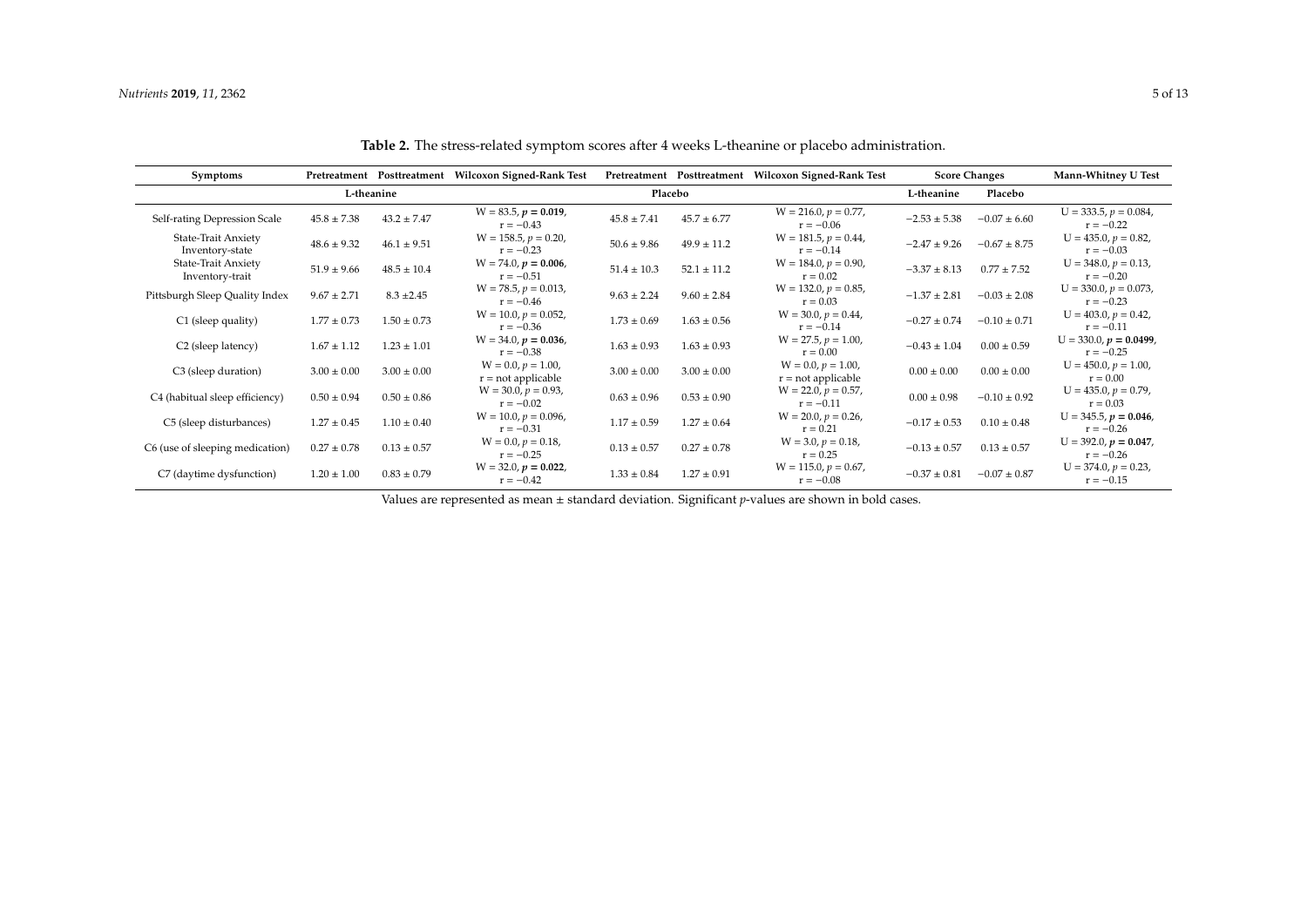<span id="page-5-0"></span>

**Figure 1.** Stress-related symptom scores after 4 weeks L-theanine or placebo administration. The Wilcoxon signed-rank test revealed that the Self-rating Depression Scale, State-Trait Anxiety Inventory-trait, and Pittsburgh Sleep Quality Index scores were significantly decreased in the L-theanine administration ( $n = 30$ ), while there was no significant change in the placebo administration ( $n = 30$ ). \* *p* < 0.05, \*\* *p* < 0.01. N.S., not significant.

#### *3.3. Cognitive Function Scores*

The cognitive function scores after 4 weeks L-theanine or placebo administration are shown in Table [3.](#page-6-0) The BACS verbal fluency, especially letter fluency  $(p = 0.001)$ , and executive function scores were significantly increased after L-theanine administration ( $p = 0.001$  and 0.031, respectively; Figure [2\)](#page-5-1), while the Trail Making Test A and B scores were significantly improved after placebo administration ( $p = 0.042$  and 0.038, respectively). When score changes were compared between the L-theanine and placebo administrations, no significant difference was found for any cognitive function. We then performed analyses stratified by the median split based on the mean pretreatment scores for each cognitive function (Table [4\)](#page-7-0). We found that improvement in the BACS verbal fluency  $(p = 0.002)$ , especially letter fluency  $(p = 0.002)$ , score was significantly greater during the L-theanine period than the placebo period among those individuals who were sub-grouped into the lower half by the median split (*n* = 15). In addition, the BACS executive function score improvement tended to be greater in the L-theanine period than in the placebo period among the lower half of the group  $(p = 0.062)$ . Furthermore, we repeated the analyses with subjects restricted to those aged 40 years or more, since cognitive decline typically begins at, or after, middle age. The results were essentially unchanged ( $n = 21$ ; verbal fluency:  $p = 0.023$ , letter fluency:  $p = 0.040$ , and executive function:  $p = 0.048$ ; Supplementary Table S1).

<span id="page-5-1"></span>

**Figure 2.** Cognitive function scores after 4 weeks L-theanine or placebo administration. The Wilcoxon signed-rank test revealed that the Brief Assessment of Cognition in Schizophrenia (BACS) verbal fluency and executive function scores were significantly decreased in the L-theanine administration  $(n = 30)$ , while there was no significant change in the placebo administration ( $n = 30$ ). \*  $p < 0.05$ , \*\*  $p < 0.01$ . N.S.: Not significant.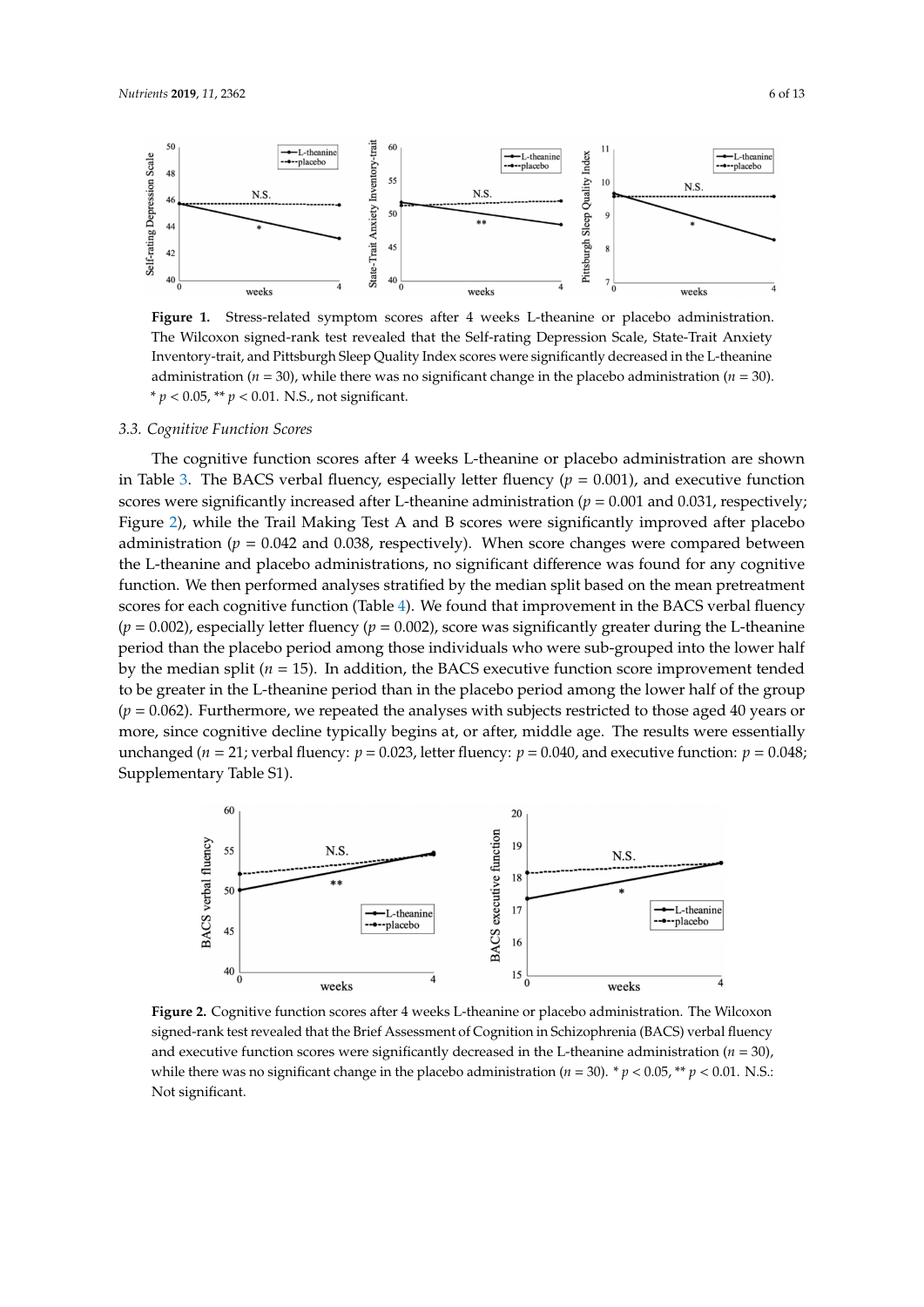| <b>Cognitive functions</b>                        |                 | <b>Pretreatmnent Posttreatment</b> | Wilcoxon<br><b>Signed-Rank Test</b>   |                 | Pretreatment Postreatment | Wilcoxon<br><b>Signed-Rank Test</b>    | <b>Score Changes</b> |                  | Mann-Whitney U Test                   |
|---------------------------------------------------|-----------------|------------------------------------|---------------------------------------|-----------------|---------------------------|----------------------------------------|----------------------|------------------|---------------------------------------|
|                                                   | L-theanine      |                                    |                                       | Placebo         |                           |                                        | L-theanine           | Placebo          |                                       |
| Trail Making Test A (sec)                         | $27.4 \pm 9.78$ | $25.9 \pm 10.2$                    | $W = 170.5, p = 0.31,$<br>$r = -0.19$ | $29.1 \pm 10.7$ | $25.9 \pm 10.3$           | $W = 123.5, p = 0.042,$<br>$r = -0.37$ | $-1.57 \pm 9.68$     | $-3.27 \pm 7.48$ | $U = 410.0, p = 0.55,$<br>$r = 0.08$  |
| Trail Making Test B (sec)                         | $62.4 \pm 22.0$ | $59.6 \pm 24.8$                    | $W = 136.5, p = 0.13,$<br>$r = -0.28$ | $63.9 \pm 22.9$ | $58.6 \pm 20.4$           | $W = 121.5, p = 0.038,$<br>$r = -0.38$ | $-2.83 \pm 18.5$     | $-5.23 \pm 14.9$ | $U = 428.0, p = 0.75,$<br>$r = 0.04$  |
| Stroop test response<br>latency (msec)            | $1176 \pm 219$  | $1159 \pm 228$                     | $W = 149.0, p = 0.50,$<br>$r = -0.12$ | $1188 \pm 259$  | $1140 \pm 217$            | $W = 154.5, p = 0.27,$<br>$r = -0.20$  | $-16.7 \pm 158$      | $-47.9 \pm 183$  | $U = 422.5, p = 0.68,$<br>$r = 0.05$  |
| Stroop test error rate $(\%)$                     | $1.04 \pm 1.62$ | $1.81 \pm 2.37$                    | $W = 130.0, p = 0.15,$<br>$r = 0.26$  | $0.83 \pm 1.51$ | $1.32 \pm 2.35$           | $W = 74.0, p = 0.42,$<br>$r = 0.15$    | $0.76 \pm 2.41$      | $0.49 \pm 2.10$  | $U = 426.0, p = 0.71,$<br>$r = 0.05$  |
| Brief Assessment of<br>Cognition in Schizophrenia |                 |                                    |                                       |                 |                           |                                        |                      |                  |                                       |
| verbal memory                                     | $52.2 \pm 7.68$ | $52.5 \pm 7.74$                    | $W = 183.0, p = 0.85,$<br>$r = 0.04$  | $52.7 \pm 9.05$ | $51.5 \pm 9.69$           | $W = 182.0, p = 0.63,$<br>$r = -0.09$  | $0.30 \pm 8.57$      | $-1.20 \pm 9.53$ | $U = 414.5, p = 0.60,$<br>$r = 0.07$  |
| working memory                                    | $20.9 \pm 4.14$ | $21.5 \pm 4.43$                    | $W = 194.5, p = 0.39,$<br>$r = 0.16$  | $21.5 \pm 4.91$ | $21.4 \pm 4.83$           | $W = 158.5, p = 0.91,$<br>$r = -0.02$  | $0.57 \pm 3.87$      | $-0.03 \pm 3.31$ | $U = 397.0, p = 0.43,$<br>$r = 0.10$  |
| motor speed                                       | $83.7 \pm 12.6$ | $84.0 \pm 12.5$                    | $W = 193.5, p = 0.65,$<br>$r = 0.08$  | $83.2 \pm 13.0$ | $83.6 \pm 13.3$           | $W = 204.5, p = 0.71,$<br>$r = 0.07$   | $0.37 \pm 7.80$      | $0.43 \pm 7.94$  | $U = 439.5, p = 0.88,$<br>$r = -0.02$ |
| verbal fluency                                    | $50.3 \pm 13.0$ | $54.9 \pm 10.4$                    | $W = 364.5, p = 0.001,$<br>$r = 0.58$ | $52.3 \pm 9.80$ | $54.7 \pm 12.2$           | $W = 299.5, p = 0.076,$<br>$r = 0.33$  | $4.57 \pm 7.13$      | $2.33 \pm 7.26$  | $U = 336.5, p = 0.22,$<br>$r = 0.20$  |
| category fluency                                  | $21.9 \pm 5.87$ | $23.1 \pm 5.30$                    | $W = 271.5, p = 0.12,$<br>$r = 0.29$  | $22.4 \pm 4.48$ | $23.3 \pm 5.49$           | $W = 244.0, p = 0.35,$<br>$r = 0.17$   | $1.20 \pm 4.23$      | $0.90 \pm 5.91$  | $U = 442.5, p = 0.91,$<br>$r = 0.02$  |
| letter fluency                                    | $28.4 \pm 8.43$ | $31.7 \pm 6.94$                    | $W = 348.5, p = 0.001,$<br>$r = 0.61$ | $29.9 \pm 7.28$ | $31.4 \pm 9.68$           | $W = 283.5, p = 0.29,$<br>$r = 0.19$   | $3.37 \pm 4.63$      | $1.43 \pm 5.83$  | $U = 344.0, p = 0.12,$<br>$r = 0.20$  |
| attention                                         | $64.4 \pm 11.6$ | $62.9 \pm 11.7$                    | $W = 139.0, p = 0.53,$<br>$r = -0.12$ | $62.6 \pm 11.3$ | $62.9 \pm 10.1$           | $W = 204.0, p = 0.47,$<br>$r = 0.13$   | $-1.47 \pm 7.37$     | $0.33 \pm 4.97$  | $U = 308.5, p = 0.30,$<br>$r = -0.13$ |
| executive function                                | $17.4 \pm 2.71$ | $18.5 \pm 1.72$                    | $W = 208.5, p = 0.031,$<br>$r = 0.40$ | $18.2 \pm 1.77$ | $18.5 \pm 1.63$           | $W = 205.0, p = 0.24,$<br>$r = 0.21$   | $1.10 \pm 2.52$      | $0.33 \pm 1.81$  | $U = 397.0, p = 0.43,$<br>$r = 0.10$  |

**Table 3.** The cognitive function scores after 4 weeks L-theanine or placebo administration.

<span id="page-6-0"></span>Values are represented as mean ± standard deviation. Significant *p*-values are shown in bold cases.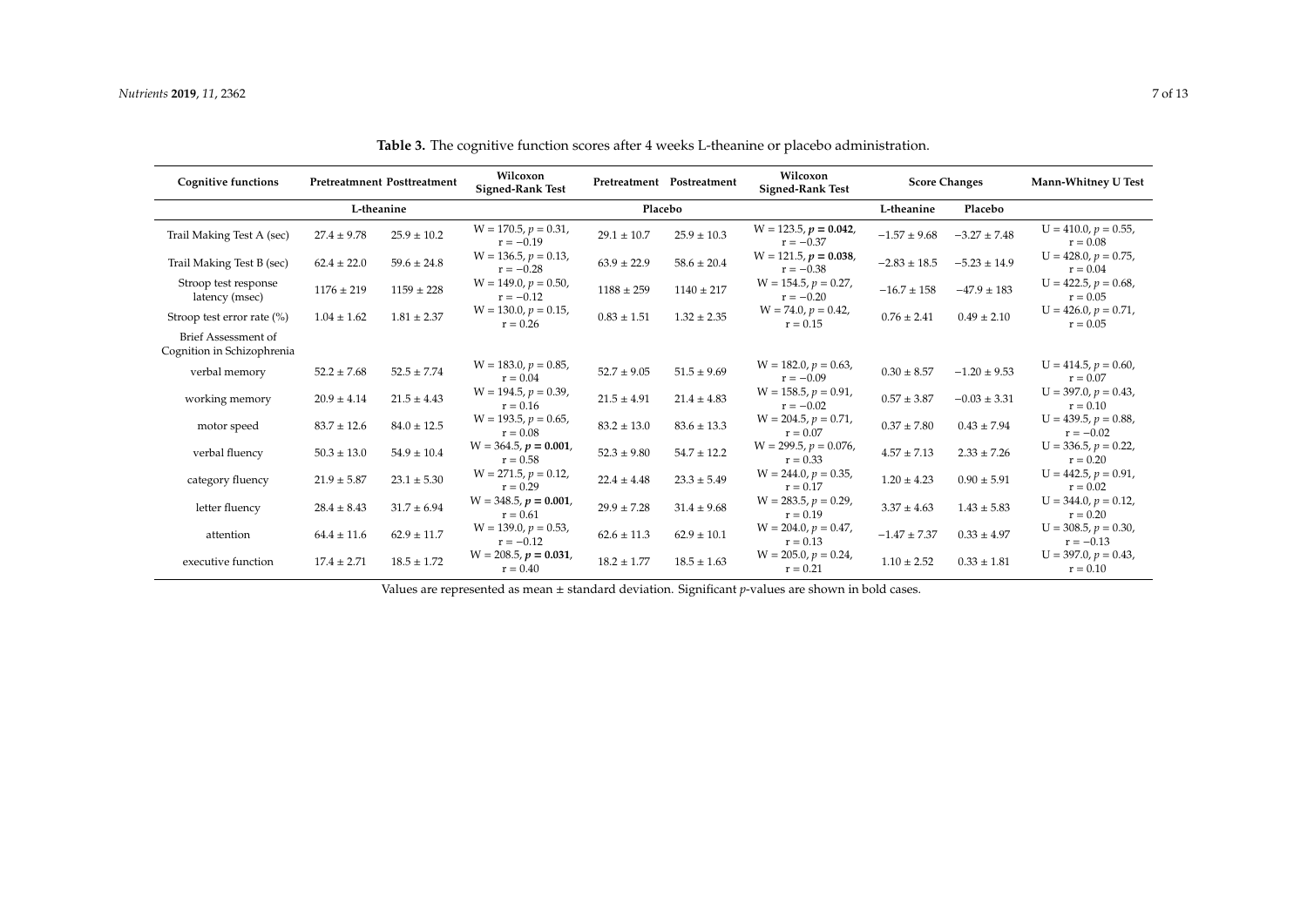|                           | L-theanine       | Placebo          | <b>Mann-Whitney U Test</b>            |
|---------------------------|------------------|------------------|---------------------------------------|
| Verbal memory             | $0.30 \pm 8.57$  | $-1.20 \pm 9.53$ | $U = 414.5, p = 0.60, r = 0.07$       |
| Upper half                | $-3.13 \pm 9.36$ | $-3.07 \pm 10.0$ | $U = 108.0, p = 0.85, r = -0.04$      |
| Lower half                | $3.73 \pm 6.27$  | $0.67 \pm 8.93$  | $U = 95.0, p = 0.47, r = 0.13$        |
| Working memory            | $0.57 \pm 3.87$  | $-0.03 \pm 3.31$ | $U = 397.0, p = 0.43, r = 0.10$       |
| Upper half                | $0.47 \pm 3.50$  | $-0.80 \pm 3.38$ | $U = 80.0, p = 0.17, r = 0.25$        |
| Lower half                | $0.67 \pm 4.34$  | $0.73 \pm 3.15$  | $U = 111.0, p = 0.95, r = -0.01$      |
| Motor speed               | $0.37 \pm 7.80$  | $0.43 \pm 7.94$  | $U = 439.5, p = 0.88, r = -0.02$      |
| Upper half                | $0.67 \pm 7.10$  | $0.27 \pm 6.24$  | $U = 104.0, p = 0.72, r = 0.07$       |
| Lower half                | $0.07 \pm 8.69$  | $0.60 \pm 9.58$  | $U = 112.0, p = 0.98, r = 0.00$       |
| Verbal fluency            | $4.57 \pm 7.13$  | $2.33 \pm 7.26$  | $U = 336.5, p = 0.22, r = 0.20$       |
| Upper half                | $1.20 \pm 6.30$  | $4.53 \pm 7.36$  | $U = 81.5, p = 0.20, r = -0.24$       |
| Lower half                | $7.93 \pm 6.42$  | $0.13 \pm 6.69$  | $U = 37.5$ , $p = 0.002$ , $r = 0.57$ |
| category fluency          | $2.65 \pm 4.18$  | $1.13 \pm 4.17$  | $U = 101.5, p = 0.32, r = 0.18$       |
| letter fluency            | $6.00 \pm 3.41$  | $-0.07 \pm 5.31$ | $U = 44.0, p = 0.002, r = 0.56$       |
| Attention                 | $-1.47 \pm 7.37$ | $0.33 \pm 4.97$  | $U = 308.5, p = 0.30, r = -0.13$      |
| Upper half                | $-3.67 \pm 9.57$ | $-1.20 \pm 3.95$ | $U = 100.0, p = 0.60, r = -0.10$      |
| Lower half                | $0.73 \pm 3.24$  | $1.87 \pm 5.53$  | $U = 80.5$ , $p = 0.18$ , $r = -0.24$ |
| <b>Executive function</b> | $1.10 \pm 2.52$  | $0.33 \pm 1.81$  | $U = 397.0, p = 0.43, r = 0.10$       |
| Upper half                | $-0.07 \pm 1.49$ | $0.40 \pm 1.55$  | $U = 88.5, p = 0.30, r = -0.19$       |
| Lower half                | $2.27 \pm 2.84$  | $0.27 \pm 2.09$  | $U = 68.0, p = 0.062, r = 0.34$       |

<span id="page-7-0"></span>**Table 4.** Comparisons of BACS score changes between 4 weeks L-theanine and placebo administrations stratified by the median split based on mean pretreatment score.

Values are represented as mean ± standard deviation. Significant *p*-value are shown in bold cases. Median values for verbal memory, working memory, motor speed, verbal fluency, attention, and executive function were 53.5, 21.5, 84.0, 52.8, 62.8, and 18.3, respectively. BACS: Brief Assessment of Cognition in Schizophrenia.

#### *3.4. Biochemical Data*

Body mass index and biochemical data after 4 weeks L-theanine or placebo administration are shown in Supplementary Table S2. The serum L-theanine concentration was significantly increased after L-theanine administration  $(p = 0.002)$ , while it was not significantly altered after placebo administration. There was a significant difference in the serum L-theanine concentration between the L-theanine and placebo administrations ( $p = 0.028$ ). No other significantly altered indices were found after either L-theanine or placebo administration.

#### **4. Discussion**

In this placebo-controlled study, stress-related symptoms assessed with SDS, STAI-T, and PSQI scores decreased, while BACS verbal fluency and executive function scores improved following four weeks L-theanine administration. Reductions in PSQI subscales were greater, and improvement in BACS verbal fluency, especially letter fluency, was higher during the L-theanine administration, compared to the placebo, among those who showed poorer baseline functions. These results suggest that four weeks L-theanine administration has positive effects on stress-related symptoms and cognitive function in a healthy population. To our knowledge, this is the first study that has examined stress-related symptoms and cognitive functions simultaneously in healthy adults.

For stress-related symptoms, SDS, STAI-T, and PSQI scores decreased after four weeks L-theanine administration. These findings are consistent with previous studies in rodents [\[6](#page-9-4)[,22](#page-10-7)[–27\]](#page-10-9), acute effects reported in healthy humans [\[31](#page-10-12)[–35\]](#page-11-1), and chronic effects in patients with MDD [\[40\]](#page-11-6). Additionally, this trial suggests, for the first time, that 4 weeks L-theanine administration is effective in improving stress-related symptoms in healthy adults. The effects on stress-related symptoms were broad among the symptom indices presented in the study, although a comparison to the placebo administration somewhat limits the efficacy of L-theanine administration for some sleep disturbance measurements.

For cognitive functions, BACS verbal fluency and executive function scores improved after four weeks L-theanine administration. These findings are consistent with previous preclinical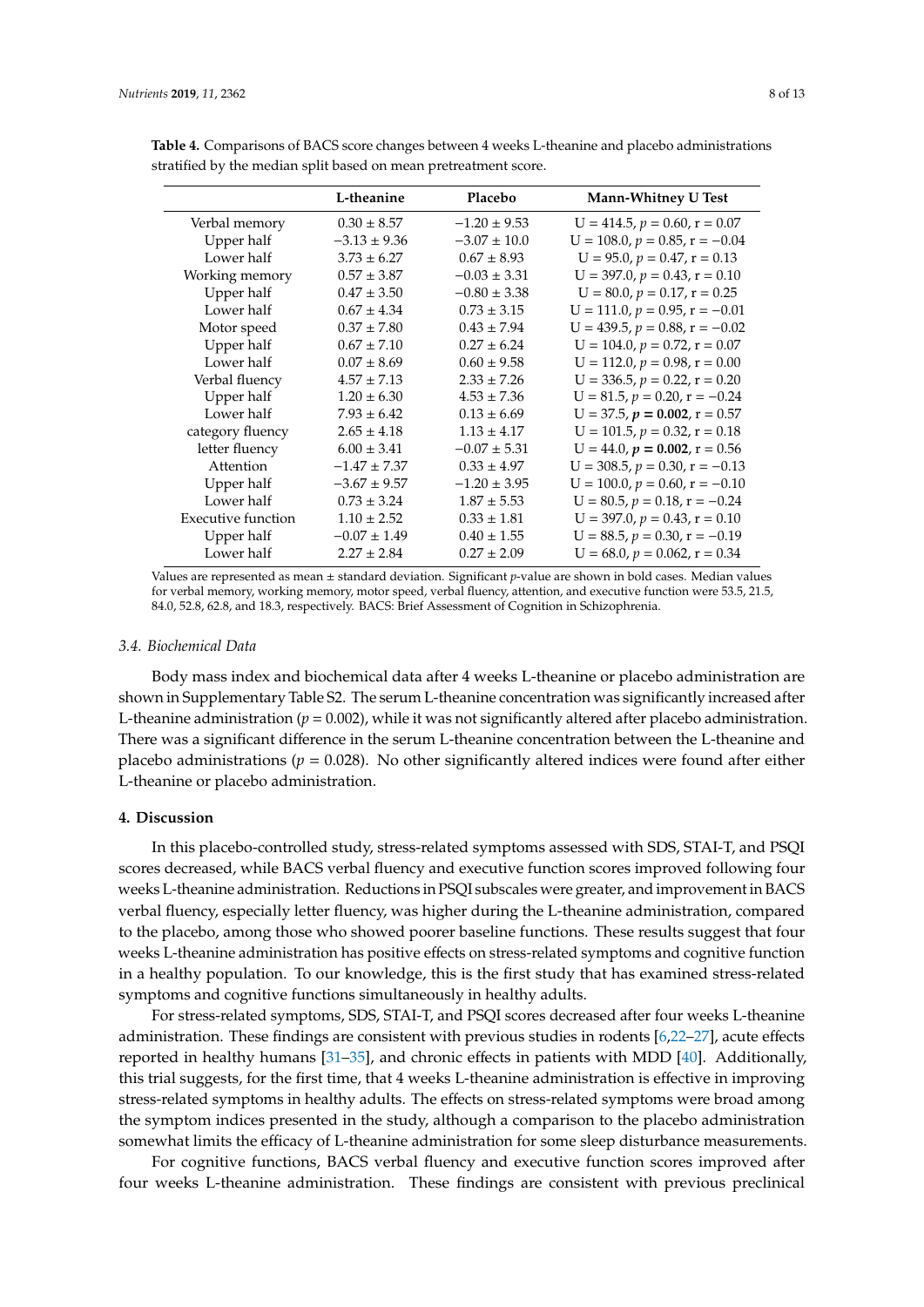studies [\[11](#page-9-7)[,20](#page-10-5)[,21\]](#page-10-6) and our clinical trial for MDD [\[40\]](#page-11-6), whereas they are inconsistent with the acute attention-improving effects reported in healthy humans [\[28](#page-10-10)[–30,](#page-10-11)[36–](#page-11-2)[38\]](#page-11-4). Considering the comparison to the placebo administration, the current study suggests that the score for the BACS verbal fluency, especially letter fluency, but not the Trail Making Test, Stroop test, or other BACS parameters, significantly changes in response to the 4 weeks effects of L-theanine. In contrast to our previous study [\[40\]](#page-11-6), the present study was performed on individuals without clinical depression, which may have resulted in inconsistency concerning the cognitive-enhancing effects. This is partly consistent with the finding that the present verbal fluency enhancement occurred in the subgroup in which cognitive function was poorer at pretreatment.

There was no significant alteration in body mass index or biochemical data after four weeks L-theanine administration. It should also be noted that there were no significant adverse events, demonstrating the safety of four weeks of L-theanine administration. Although psychotropic effects were observed in the current study, four weeks L-theanine administration had no significant effect on cortisol or immunoglobulin A levels in the saliva or serum, which was inconsistent with previous studies reporting that salivary cortisol [\[34\]](#page-11-0) and immunoglobulin A [\[33\]](#page-10-14) levels were reduced after acute L-theanine administration. Considering this inconsistency, the reduction of salivary cortisol and immunoglobulin A levels may be short term, recoverable effect of L-theanine administration. As expected, changes in serum L-theanine concentrations were higher in the L-theanine administration compared to the placebo administration, which validated the compliance of the participants in this intervention.

L-theanine may act as a partial agonist for the N-methyl-D-aspartate receptor [\[5\]](#page-9-3), resulting in its four weeks psychotropic (i.e., antidepressant, anxiolytic, sleep aid, and cognitive-enhancing) effects. The modulation of the monoamine [\[14](#page-10-1)[–17\]](#page-10-2) and glutamic acid and glycine [\[18,](#page-10-3)[19\]](#page-10-4) systems may also contribute to these four weeks psychotropic effects. Hippocampal function may be related to cognitive-enhancing effects as suggested in our prior studies [\[6](#page-9-4)[,27\]](#page-10-9). In addition to the possible efficacy in the treatment of clinical depression [\[40\]](#page-11-6), the present study suggests that L-theanine may be a psychoactive reagent broadly useful to improve mental health in humans. Moreover, our data support the translational value of L-theanine considering its multiple psychoactive effects which have been observed in animal studies.

There are several limitations to the study. First, this trial was conducted in a real-world setting and possible biases (e.g., green or other kind of tea consumption, medicine intake, diet, intake nutrients, and type of work) were not accounted for, which may rather impact the efficacy of L-theanine in daily life. Second, only about 20% of symptoms (the PSQI subscales) and cognitive functions (the BACS verbal fluency, especially letter fluency and executive function) scores showed significant changes after L- theanine administration compared to the placebo administration, suggesting that the effects are not large on daily function of the participants. Third, any psychotropic effects of L-theanine may have been relatively inconspicuous as our participants had no psychiatric disorders, whereas these effects may be more significant in severe clinical cases. In this context, the study was conducted on a small population and the number of the participants (*n* = 30) may have been insufficient, which is subject to type II errors, although the sample size had been determined according to the effect size from our previous study in patients with MDD [\[40\]](#page-11-6). Finally, one might suspect that a tighter age range and one sex population may have been more appropriate. However, we had no solid information on any specific age range or sex in which L-theanine is effective. We therefore included subjects of a relatively wider range of age and both sexes. Further studies are warranted to confirm the presented effects in much larger sample size.

## **5. Conclusions**

Stress-related symptom (i.e., depression, anxiety-trait, and sleep) scores decreased and cognitive function (i.e., verbal fluency and executive function) scores improved after four weeks of L-theanine administration. The reduction in sleep quality problems (disturbances in sleep latency, sleep disturbance,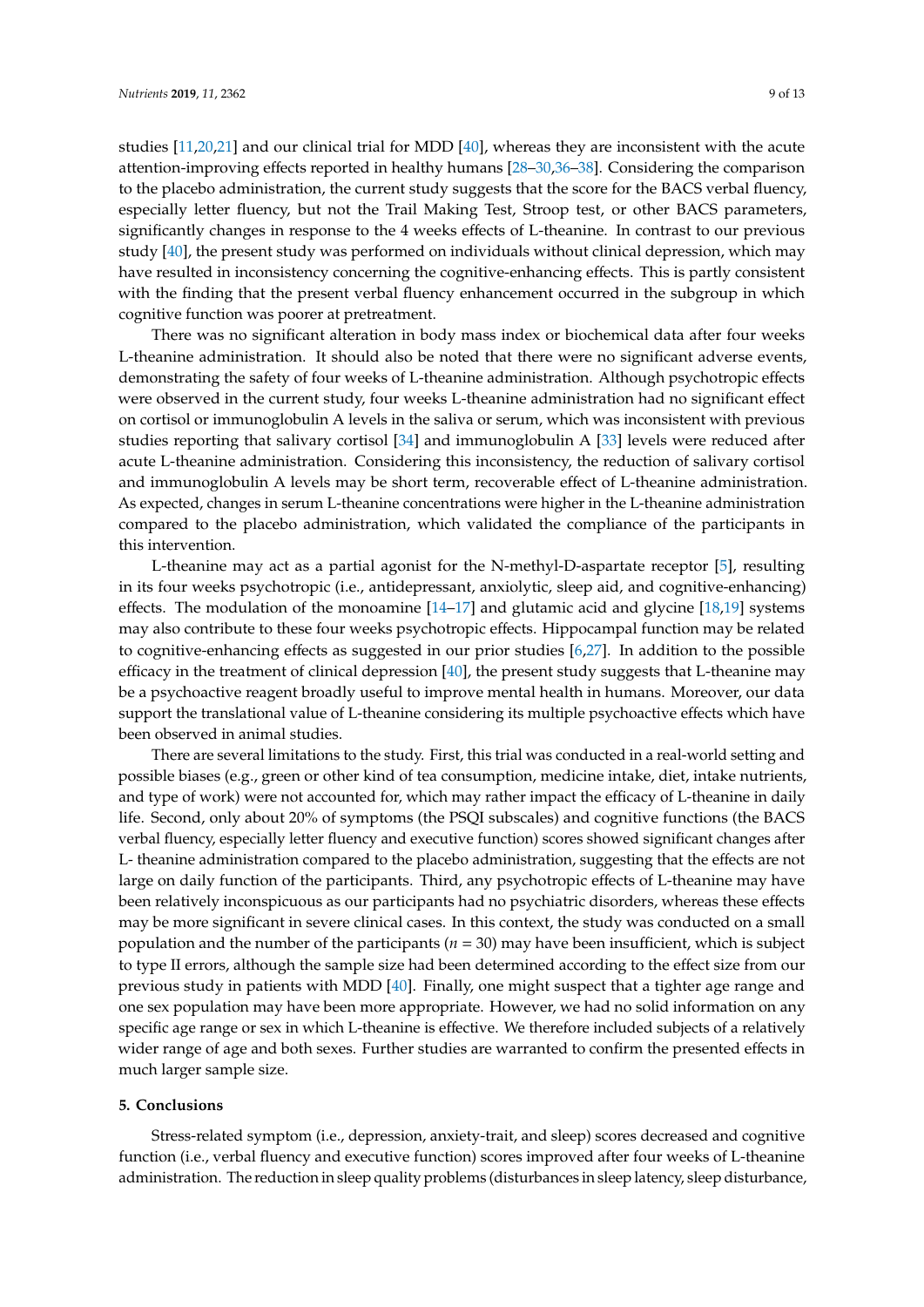and use of sleep medication) was greater in the L-theanine administration compared to the placebo administration, while verbal fluency, especially letter fluency, was improved in the L-theanine administration among individuals who showed relatively low performance at pretreatment. Moreover, L-theanine administration was safe and well complied with. Therefore, L-theanine may be a suitable nutraceutical ingredient for improving mental conditions in a healthy population.

**Supplementary Materials:** The following are available online at http://[www.mdpi.com](http://www.mdpi.com/2072-6643/11/10/2362/s1)/2072-6643/11/10/2362/s1, Table S1: Comparisons of BACS score changes between 4 weeks L-theanine and placebo administrations in participants aged 40 years or more (*n* = 21), Table S2: Body mass index and biochemical data after 4 weeks L-theanine or placebo administration.

**Author Contributions:** S.H. and M.O. (Miho Ota) designed, and H.K. supervised the study. S.O. prepared and measured salivary samples, supported by S.H. and Z.Y. carried out high performance liquid chromatography analysis to measure L-theanine concentration. M.O. (Makoto Ozeki) provided information about L-theanine and critical comments on the manuscript. I.I. was involved in the recruitment of the participants. S.H. evaluated stress-related symptoms and cognitive functions. S.H. performed statistical analyses and wrote the manuscript. All authors read and approved the final version of the manuscript.

**Funding:** This study was supported by funding received from Taiyo Kagaku Co., Ltd., Mie, Japan.

**Acknowledgments:** We thank Jun Ogura for anonymizing data to protect personal information. We also thank Yuuki Yokota, Moeko Hiraishi, and Junko Matsuo for their assistance in the recruitment and clinical assessments of the participants. This paper was proofread by a native medical editor who the manuscript at the Editage Co., Ltd., Tokyo, Japan.

**Conflicts of Interest:** Yasukawa Z. and Ozeki M. are employees of Taiyo Kagaku Co., Ltd. which supplied the L-theanine and placebo tablets used in this trial.

# **References**

- <span id="page-9-0"></span>1. Vuong, Q.V. Epidemiological evidence linking tea consumption to human health: A review. *Crit. Rev. Food Sci. Nutr.* **2014**, *54*, 523–536. [\[CrossRef\]](http://dx.doi.org/10.1080/10408398.2011.594184)
- 2. Saeed, M.; Naveed, M.; Arif, M.; Kakar, M.U.; Manzoor, R.; El-Hack, M.E.A.; Alagawany, M.; Tiwari, R.; Khandia, R.; Munjal, A.; et al. Green tea (*Camellia sinensis*) and *L*-theanine: Medicinal values and beneficial applications in humans—A comprehensive review. *Biomed. Pharmacother.* **2017**, *95*, 1260–1275. [\[CrossRef\]](http://dx.doi.org/10.1016/j.biopha.2017.09.024)
- <span id="page-9-1"></span>3. Sharma, E.; Joshi, R.; Gulati, A. l-theanine: An astounding sui generis integrant in tea. *Food Chem.* **2018**, *242*, 601–610. [\[CrossRef\]](http://dx.doi.org/10.1016/j.foodchem.2017.09.046)
- <span id="page-9-2"></span>4. Kakuda, T. Neuroprotective effects of theanine and its preventive effects on cognitive dysfunction. *Pharmacol. Res.* **2011**, *64*, 162–168. [\[CrossRef\]](http://dx.doi.org/10.1016/j.phrs.2011.03.010)
- <span id="page-9-3"></span>5. Sebih, F.; Rousset, M.; Bellahouel, S.; Rolland, M.; de Ferreira, M.C.J.; Guiramand, J.; Cohen-Solal, C.; Barbanel, G.; Cens, T.; Abouazza, M.; et al. Characterization of *L*-theanine excitatory actions on hippocampal neurons: Toward the generation of novel *N*-Methyl-D-aspartate receptor modulators based on its backbone. *ACS Chem. Neurosci.* **2017**, *8*, 1724–1734. [\[CrossRef\]](http://dx.doi.org/10.1021/acschemneuro.7b00036)
- <span id="page-9-4"></span>6. Wakabayashi, C.; Numakawa, T.; Ninomiya, M.; Chiba, S.; Kunugi, H. Behavioral and molecular evidence for psychotropic effects in l-theanine. *Psychopharmacology* **2012**, *219*, 1099–1109. [\[CrossRef\]](http://dx.doi.org/10.1007/s00213-011-2440-z)
- <span id="page-9-5"></span>7. Cooper, R. Green tea and theanine: Health benefits. *Int. J. Food Sci. Nutr.* **2012**, *63* (Suppl. 1), 90–97. [\[CrossRef\]](http://dx.doi.org/10.3109/09637486.2011.629180)
- 8. Mancini, E.; Beglinger, C.; Drewe, J.; Zanchi, D.; Lang, U.E.; Borgwardt, S. Green tea effects on cognition, mood and human brain function: A systematic review. *Phytomedicine* **2017**, *34*, 26–37. [\[CrossRef\]](http://dx.doi.org/10.1016/j.phymed.2017.07.008)
- 9. Camfield, D.A.; Stough, C.; Farrimond, J.; Scholey, A.B. Acute effects of tea constituents L-theanine, caffeine, and epigallocatechin gallate on cognitive function and mood: A systematic review and meta-analysis. *Nutr. Rev.* **2014**, *72*, 507–522. [\[CrossRef\]](http://dx.doi.org/10.1111/nure.12120)
- <span id="page-9-6"></span>10. Einother, S.J.; Martens, V.E. Acute effects of tea consumption on attention and mood. *Am. J. Clin. Nutr.* **2013**, *98*, 1700S–1708S. [\[CrossRef\]](http://dx.doi.org/10.3945/ajcn.113.058248)
- <span id="page-9-7"></span>11. Nathan, P.J.; Lu, K.; Gray, M.; Oliver, C. The neuropharmacology of l-theanine(*N*-ethyl-l-glutamine): A possible neuroprotective and cognitive enhancing agent. *J. Herb. Pharmacother.* **2006**, *6*, 21–30. [\[CrossRef\]](http://dx.doi.org/10.1080/J157v06n02_02)
- <span id="page-9-8"></span>12. Kimura, R.; Murata, T. Influence of alkylamides of glutamic acid and related compounds on the central nervous system. I. Central depressant effect of theanine. *Chem. Pharm. Bull.* **1971**, *19*, 1257–1261. [\[CrossRef\]](http://dx.doi.org/10.1248/cpb.19.1257)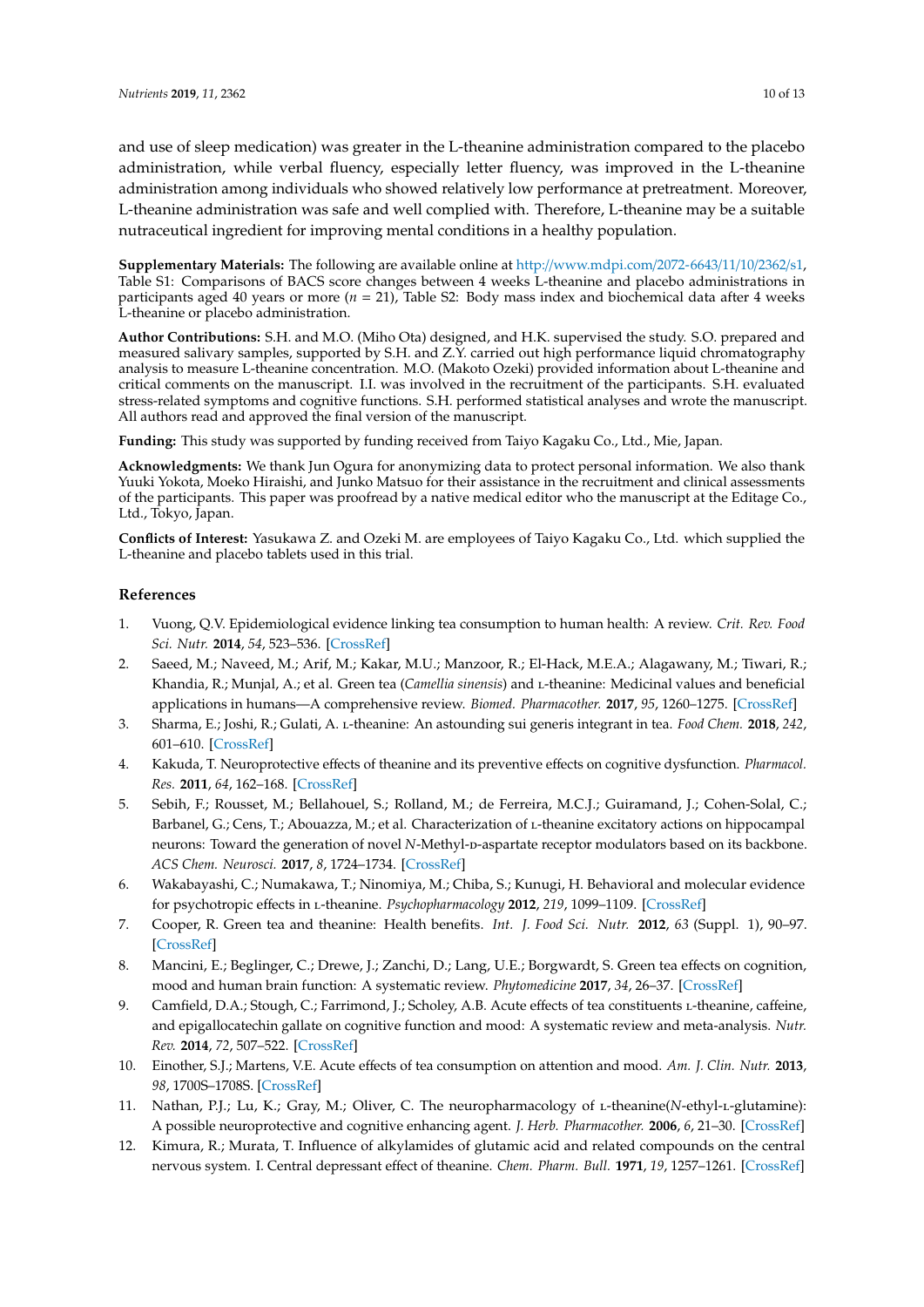- <span id="page-10-0"></span>13. Terashima, T.; Takido, J.; Yokogoshi, H. Time-dependent changes of amino acids in the serum, liver, brain and urine of rats administered with theanine. *Biosci. Biotechnol. Biochem.* **1999**, *63*, 615–618. [\[CrossRef\]](http://dx.doi.org/10.1271/bbb.63.615)
- <span id="page-10-1"></span>14. Yokogoshi, H.; Terashima, T. Effect of theanine, r-glutamylethylamide, on brain monoamines, striatal dopamine release and some kinds of behavior in rats. *Nutrition* **2000**, *16*, 776–777. [\[CrossRef\]](http://dx.doi.org/10.1016/S0899-9007(00)00384-1)
- 15. Yokogoshi, H.; Mochizuki, M.; Saitoh, K. Theanine-induced reduction of brain serotonin concentration in rats. *Biosci. Biotechnol. Biochem.* **1998**, *62*, 816–817. [\[CrossRef\]](http://dx.doi.org/10.1271/bbb.62.816)
- 16. Yokogoshi, H.; Kobayashi, M.; Mochizuki, M.; Terashima, T. Effect of theanine, r-glutamylethylamide, on brain monoamines and striatal dopamine release in conscious rats. *Neurochem. Res.* **1998**, *23*, 667–673. [\[CrossRef\]](http://dx.doi.org/10.1023/A:1022490806093)
- <span id="page-10-2"></span>17. Kimura, R.; Murata, T. Effect of theanine on norepinephrine and serotonin levels in rat brain. *Chem. Pharm. Bull.* **1986**, *34*, 3053–3057. [\[CrossRef\]](http://dx.doi.org/10.1248/cpb.34.3053)
- <span id="page-10-3"></span>18. Yamada, T.; Terashima, T.; Okubo, T.; Juneja, L.R.; Yokogoshi, H. Effects of theanine, r-glutamylethylamide, on neurotransmitter release and its relationship with glutamic acid neurotransmission. *Nutr. Neurosci.* **2005**, *8*, 219–226. [\[CrossRef\]](http://dx.doi.org/10.1080/10284150500170799)
- <span id="page-10-4"></span>19. Yamada, T.; Terashima, T.; Kawano, S.; Furuno, R.; Okubo, T.; Juneja, L.R.; Yokogoshi, H. Theanine,  $\gamma$ -glutamylethylamide, a unique amino acid in tea leaves, modulates neurotransmitter concentrations in the brain striatum interstitium in conscious rats. *Amino Acids* **2009**, *36*, 21–27. [\[CrossRef\]](http://dx.doi.org/10.1007/s00726-007-0020-7)
- <span id="page-10-5"></span>20. Tamano, H.; Fukura, K.; Suzuki, M.; Sakamoto, K.; Yokogoshi, H.; Takeda, A. Preventive effect of theanine intake on stress-induced impairments of hippocamapal long-term potentiation and recognition memory. *Brain Res. Bull.* **2013**, *95*, 1–6. [\[CrossRef\]](http://dx.doi.org/10.1016/j.brainresbull.2013.02.005)
- <span id="page-10-6"></span>21. Takeda, A.; Tamano, H.; Suzuki, M.; Sakamoto, K.; Oku, N.; Yokogoshi, H. Unique induction of CA1 LTP components after intake of theanine, an amino acid in tea leaves and its effect on stress response. *Cell. Mol. Neurobiol.* **2012**, *32*, 41–48. [\[CrossRef\]](http://dx.doi.org/10.1007/s10571-011-9732-z)
- <span id="page-10-7"></span>22. Unno, K.; Iguchi, K.; Tanida, N.; Fujitani, K.; Takamori, N.; Yamamoto, H.; Ishii, N.; Nagano, H.; Nagashima, T.; Hara, A.; et al. Ingestion of theanine, an amino acid in tea, suppresses psychosocial stress in mice. *Exp. Physiol.* **2013**, *98*, 290–303. [\[CrossRef\]](http://dx.doi.org/10.1113/expphysiol.2012.065532)
- 23. Tian, X.; Sun, L.; Gou, L.; Ling, X.; Feng, Y.; Wang, L.; Yin, X.; Liu, Y. Protective effect of l-theanine on chronic restraint stress-induced cognitive impairments in mice. *Brain Res.* **2013**, *1503*, 24–32. [\[CrossRef\]](http://dx.doi.org/10.1016/j.brainres.2013.01.048)
- 24. Yin, C.; Gou, L.; Liu, Y.; Yin, X.; Zhang, L.; Jia, G.; Zhuang, X. Antidepressant-like effects of l-theanine in the forced swim and tail suspension tests in mice. *Phytother. Res.* **2011**, *25*, 1636–1639. [\[CrossRef\]](http://dx.doi.org/10.1002/ptr.3456)
- 25. Unno, K.; Fujitani, K.; Takamori, N.; Takabayashi, F.; Maeda, K.; Miyazaki, H.; Tanida, N.; Iguchi, K.; Shimoi, K.; Hoshino, M. Theanine intake improves the shortened lifespan, cognitive dysfunction and behavioural depression that are induced by chronic psychosocial stress in mice. *Free Radic. Res.* **2011**, *45*, 966–974. [\[CrossRef\]](http://dx.doi.org/10.3109/10715762.2011.566869)
- <span id="page-10-8"></span>26. Takarada, T.; Nakamichi, N.; Kakuda, T.; Nakazato, R.; Kokubo, H.; Ikeno, S.; Nakamura, S.; Hinoi, E.; Yoneda, Y. Daily oral intake of theanine prevents the decline of 5-bromo-2'-deoxyuridine incorporation in hippocampal dentate gyrus with concomitant alleviation of behavioral abnormalities in adult mice with severe traumatic stress. *J. Pharmacol. Sci.* **2015**, *127*, 292–297. [\[CrossRef\]](http://dx.doi.org/10.1016/j.jphs.2014.12.018)
- <span id="page-10-9"></span>27. Ogawa, S.; Ota, M.; Ogura, J.; Kato, K.; Kunugi, H. Effects of l-theanine on anxiety-like behavior, cerebrospinal fluid amino acid profile, and hippocampal activity in Wistar Kyoto rats. *Psychopharmacology* **2017**. [\[CrossRef\]](http://dx.doi.org/10.1007/s00213-017-4743-1)
- <span id="page-10-10"></span>28. Gomez-Ramirez, M.; Kelly, S.P.; Montesi, J.L.; Foxe, J.J. The effects of *L*-theanine on alpha-band oscillatory brain activity during a visuo-spatial attention task. *Brain Topogr.* **2009**, *22*, 44–51. [\[CrossRef\]](http://dx.doi.org/10.1007/s10548-008-0068-z)
- 29. Nobre, A.C.; Rao, A.; Owen, G.N. l-theanine, a natural constituent in tea, and its effect on mental state. *Asia Pac. J. Clin. Nutr.* **2008**, *17* (Suppl. 1), 167–168.
- <span id="page-10-11"></span>30. Gomez-Ramirez, M.; Higgins, B.A.; Rycroft, J.A.; Owen, G.N.; Mahoney, J.; Shpaner, M.; Foxe, J.J. The deployment of intersensory selective attention: A high-density electrical mapping study of the effects of theanine. *Clin. Neuropharmacol.* **2007**, *30*, 25–38. [\[CrossRef\]](http://dx.doi.org/10.1097/01.WNF.0000240940.13876.17)
- <span id="page-10-12"></span>31. Turkozu, D.; Sanlier, N. l-theanine, unique amino acid of tea, and its metabolism, health effects, and safety. *Crit. Rev. Food Sci. Nutr.* **2017**, *57*, 1681–1687. [\[CrossRef\]](http://dx.doi.org/10.1080/10408398.2015.1016141) [\[PubMed\]](http://www.ncbi.nlm.nih.gov/pubmed/26192072)
- <span id="page-10-13"></span>32. Rao, T.P.; Ozeki, M.; Juneja, L.R. In search of a safe natural sleep aid. *J. Am. Coll. Nutr.* **2015**, *34*, 436–447. [\[CrossRef\]](http://dx.doi.org/10.1080/07315724.2014.926153) [\[PubMed\]](http://www.ncbi.nlm.nih.gov/pubmed/25759004)
- <span id="page-10-14"></span>33. Kimura, K.; Ozeki, M.; Juneja, L.R.; Ohira, H. l-theanine reduces psychological and physiological stress responses. *Biol. Psychol.* **2007**, *74*, 39–45. [\[CrossRef\]](http://dx.doi.org/10.1016/j.biopsycho.2006.06.006) [\[PubMed\]](http://www.ncbi.nlm.nih.gov/pubmed/16930802)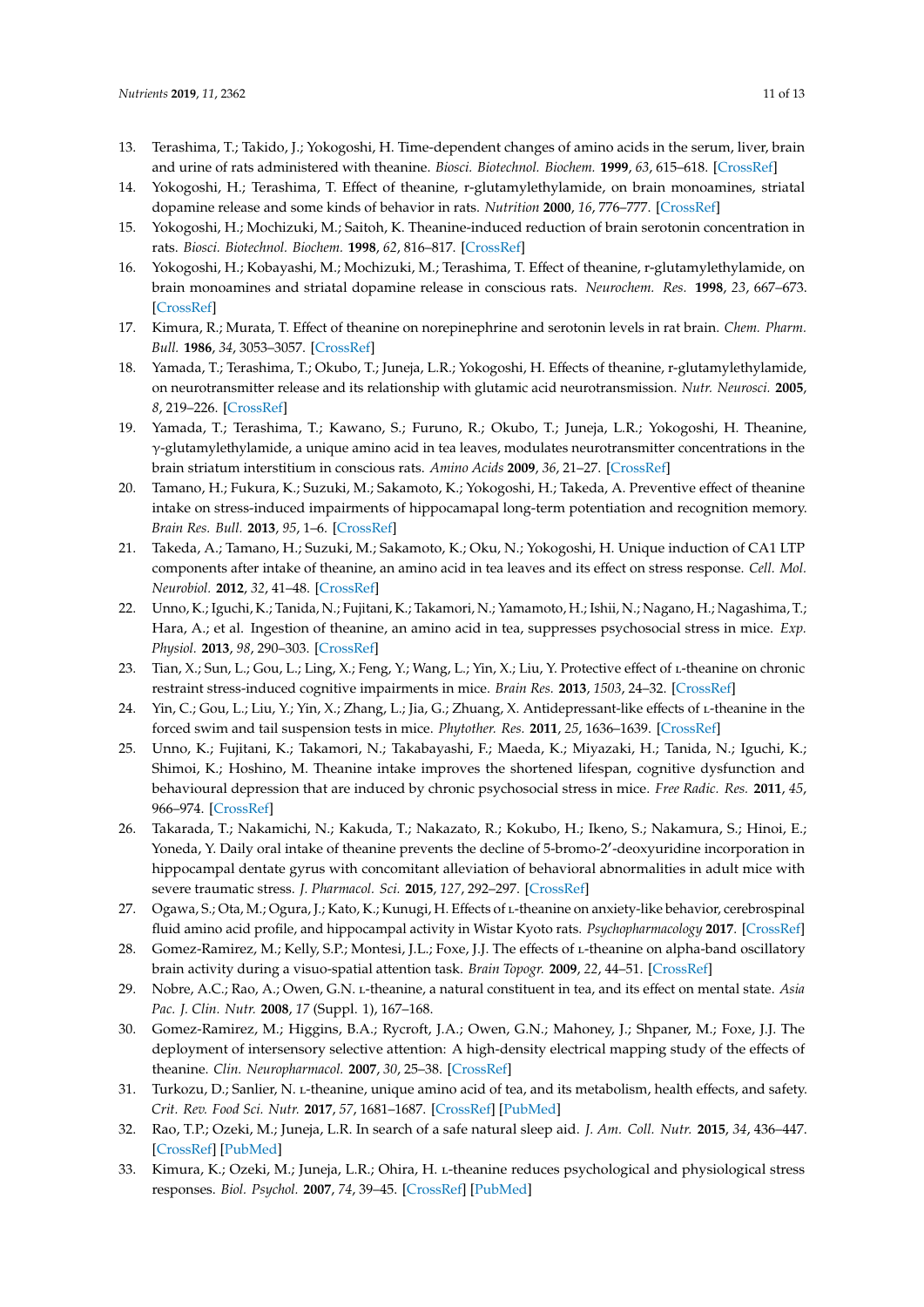- <span id="page-11-0"></span>34. White, D.J.; de Klerk, S.; Woods, W.; Gondalia, S.; Noonan, C.; Scholey, A.B. Anti-stress, behavioural and magnetoencephalography effects of an L-theanine-based nutrient drink: A randomised, double-blind, placebo-controlled, crossover trial. *Nutrients* **2016**, *8*, 53. [\[CrossRef\]](http://dx.doi.org/10.3390/nu8010053) [\[PubMed\]](http://www.ncbi.nlm.nih.gov/pubmed/26797633)
- <span id="page-11-1"></span>35. Unno, K.; Tanida, N.; Ishii, N.; Yamamoto, H.; Iguchi, K.; Hoshino, M.; Takeda, A.; Ozawa, H.; Ohkubo, T.; Juneja, L.R.; et al. Anti-stress effect of theanine on students during pharmacy practice: Positive correlation among salivary α-amylase activity, trait anxiety and subjective stress. *Pharmacol. Biochem. Behav.* **2013**, *111*, 128–135. [\[CrossRef\]](http://dx.doi.org/10.1016/j.pbb.2013.09.004)
- <span id="page-11-2"></span>36. Foxe, J.J.; Morie, K.P.; Laud, P.J.; Rowson, M.J.; de Bruin, E.A.; Kelly, S.P. Assessing the effects of caffeine and theanine on the maintenance of vigilance during a sustained attention task. *Neuropharmacology* **2012**, *62*, 2320–2327. [\[CrossRef\]](http://dx.doi.org/10.1016/j.neuropharm.2012.01.020) [\[PubMed\]](http://www.ncbi.nlm.nih.gov/pubmed/22326943)
- <span id="page-11-3"></span>37. Kahathuduwa, C.N.; Dassanayake, T.L.; Amarakoon, A.M.T.; Weerasinghe, V.S. Acute effects of theanine, caffeine and theanine-caffeine combination on attention. *Nutr. Neurosci.* **2017**, *20*, 369–377. [\[CrossRef\]](http://dx.doi.org/10.1080/1028415X.2016.1144845) [\[PubMed\]](http://www.ncbi.nlm.nih.gov/pubmed/26869148)
- <span id="page-11-4"></span>38. Kahathuduwa, C.N.; Dhanasekara, C.S.; Chin, S.H.; Davis, T.; Weerasinghe, V.S.; Dassanayake, T.L.; Binks, M. l-theanine and caffeine improve target-specific attention to visual stimuli by decreasing mind wandering: A human functional magnetic resonance imaging study. *Nutr. Res.* **2018**, *49*, 67–78. [\[CrossRef\]](http://dx.doi.org/10.1016/j.nutres.2017.11.002)
- <span id="page-11-5"></span>39. Lardner, A.L. Neurobiological effects of the green tea constituent theanine and its potential role in the treatment of psychiatric and neurodegenerative disorders. *Nutr. Neurosci.* **2014**, *17*, 145–155. [\[CrossRef\]](http://dx.doi.org/10.1179/1476830513Y.0000000079)
- <span id="page-11-6"></span>40. Hidese, S.; Ota, M.; Wakabayashi, C.; Noda, T.; Ozawa, H.; Okubo, T.; Kunugi, H. Effects of chronic l-theanine administration in patients with major depressive disorder: An open-label study. *Acta Neuropsychiatr.* **2017**, *29*, 72–79. [\[CrossRef\]](http://dx.doi.org/10.1017/neu.2016.33)
- <span id="page-11-7"></span>41. Faul, F.; Erdfelder, E.; Lang, A.G.; Buchner, A. G\*Power 3: A flexible statistical power analysis program for the social, behavioral, and biomedical sciences. *Behav. Res. Methods* **2007**, *39*, 175–191. [\[CrossRef\]](http://dx.doi.org/10.3758/BF03193146) [\[PubMed\]](http://www.ncbi.nlm.nih.gov/pubmed/17695343)
- <span id="page-11-8"></span>42. Faul, F.; Erdfelder, E.; Buchner, A.; Lang, A.G. Statistical power analyses using G\*Power 3.1: Tests for correlation and regression analyses. *Behav. Res. Methods* **2009**, *41*, 1149–1160. [\[CrossRef\]](http://dx.doi.org/10.3758/BRM.41.4.1149) [\[PubMed\]](http://www.ncbi.nlm.nih.gov/pubmed/19897823)
- <span id="page-11-9"></span>43. Sheehan, D.V.; Lecrubier, Y.; Sheehan, K.H.; Amorim, P.; Janavs, J.; Weiller, E.; Hergueta, T.; Baker, R.; Dunbar, G.C. The Mini-International Neuropsychiatric Interview (M.I.N.I.): The development and validation of a structured diagnostic psychiatric interview for DSM-IV and ICD-10. *J. Clin. Psychiatry* **1998**, *59* (Suppl. 20), 22–33.
- <span id="page-11-10"></span>44. Otsubo, T.; Tanaka, K.; Koda, R.; Shinoda, J.; Sano, N.; Tanaka, S.; Aoyama, H.; Mimura, M.; Kamijima, K. Reliability and validity of Japanese version of the Mini-International Neuropsychiatric Interview. *Psychiatry Clin. Neurosci.* **2005**, *59*, 517–526. [\[CrossRef\]](http://dx.doi.org/10.1111/j.1440-1819.2005.01408.x) [\[PubMed\]](http://www.ncbi.nlm.nih.gov/pubmed/16194252)
- <span id="page-11-11"></span>45. American Psychiatric Association. *Diagnostic and Statistical Manual Mental Disorders 5th Edition Text Revision*; American Psychiatric Publication: Arlington, VA, USA, 2013.
- <span id="page-11-12"></span>46. World Medical Association. World Medical Association Declaration of Helsinki: Ethical principles for medical research involving human subjects. *JAMA* **2013**, *310*, 2191–2194. [\[CrossRef\]](http://dx.doi.org/10.1001/jama.2013.281053)
- <span id="page-11-13"></span>47. Hopewell, S.; Clarke, M.; Moher, D.; Wager, E.; Middleton, P.; Altman, D.G.; Schulz, K.F.; Group, C. CONSORT for reporting randomised trials in journal and conference abstracts. *Lancet* **2008**, *371*, 281–283. [\[CrossRef\]](http://dx.doi.org/10.1016/S0140-6736(07)61835-2)
- <span id="page-11-14"></span>48. Ota, M.; Wakabayashi, C.; Matsuo, J.; Kinoshita, Y.; Hori, H.; Hattori, K.; Sasayama, D.; Teraishi, T.; Obu, S.; Ozawa, H.; et al. Effect of l-theanine on sensorimotor gating in healthy human subjects. *Psychiatry Clin. Neurosci.* **2014**, *68*, 337–343. [\[CrossRef\]](http://dx.doi.org/10.1111/pcn.12134)
- <span id="page-11-15"></span>49. De Mejia, E.G.; Ramirez-Mares, M.V.; Puangpraphant, S. Bioactive components of tea: Cancer, inflammation and behavior. *Brain Behav. Immun.* **2009**, *23*, 721–731. [\[CrossRef\]](http://dx.doi.org/10.1016/j.bbi.2009.02.013)
- <span id="page-11-16"></span>50. Van der Pijl, P.C.; Chen, L.; Mulder, T.P.J. Human disposition of l-theanine in tea or aqueous solution. *J. Funct. Foods* **2010**, *2*, 239–244. [\[CrossRef\]](http://dx.doi.org/10.1016/j.jff.2010.08.001)
- <span id="page-11-17"></span>51. Zung, W.W.; Richards, C.B.; Short, M.J. Self-rating depression scale in an outpatient clinic: Further validation of the SDS. *Arch. Gen. Psychiatry* **1965**, *13*, 508–515. [\[CrossRef\]](http://dx.doi.org/10.1001/archpsyc.1965.01730060026004)
- <span id="page-11-18"></span>52. Sakamoto, S.; Kijima, N.; Tomoda, A.; Kambara, M. Factor structures of the Zung Self-Rating Depression Scale (SDS) for undergraduates. *J. Clin. Psychol.* **1998**, *54*, 477–487. [\[CrossRef\]](http://dx.doi.org/10.1002/(SICI)1097-4679(199806)54:4<477::AID-JCLP9>3.0.CO;2-K)
- <span id="page-11-19"></span>53. Spielberg, C.D. *STAI Manual*; Consulting Psychologists Press: Palo Alto, CA, USA, 1970.
- <span id="page-11-20"></span>54. Suzuki, T.; Tsukamoto, K.; Abe, K. Characteristics factor structures of the Japanese version of the State-Trait Anxiety Inventory: Coexistence of positive-negative and state-trait factor structures. *J. Personal. Assess.* **2000**, *74*, 447–458. [\[CrossRef\]](http://dx.doi.org/10.1207/S15327752JPA7403_8) [\[PubMed\]](http://www.ncbi.nlm.nih.gov/pubmed/10900571)